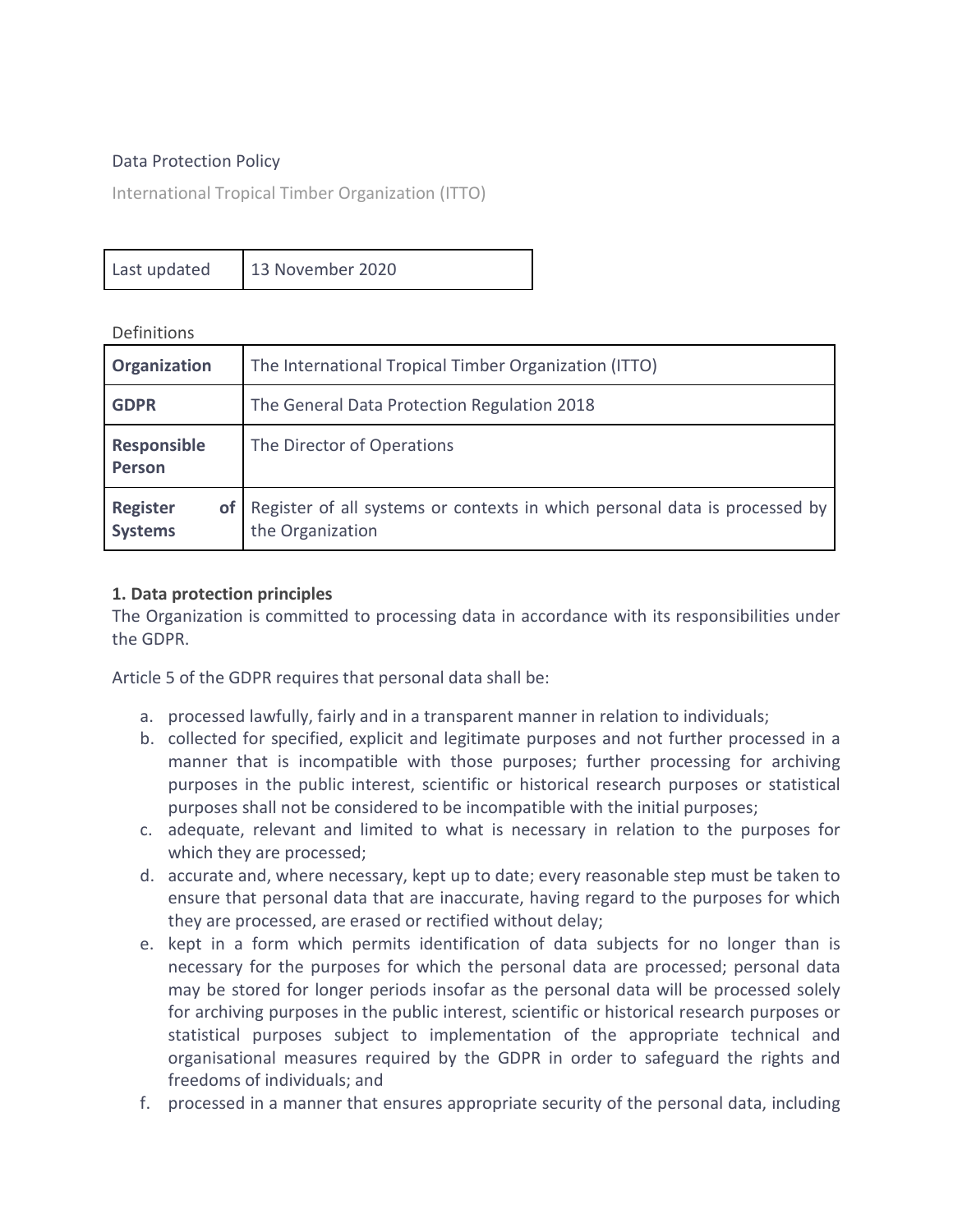protection against unauthorised or unlawful processing and against accidental loss, destruction or damage, using appropriate technical or organisational measures."

### **2. General provisions**

- a. This policy applies to all personal data processed by the Organization.
- b. The Responsible Person shall take responsibility for the Organization's ongoing compliance with this policy.
- c. This policy shall be reviewed at least annually.
- d. The Organization shall register with the Information Commissioner's Office (ICO) as an organization that processes personal data.

### **3. Lawful, fair and transparent processing**

- a. To ensure its processing of data is lawful, fair and transparent, the Organization shall maintain a Register of Systems.
- b. The Register of Systems shall be reviewed at least annually.
- c. Individuals have the right to access their personal data and any such requests made to the Organization shall be dealt with in a timely manner.

### **4. Lawful purposes**

- a. All data processed by the Organization must be done on one of the following lawful bases: consent, contract, legal obligation, vital interests, public task or legitimate interests [\(see ICO guidance for more information\)](https://ico.org.uk/for-organisations/guide-to-the-general-data-protection-regulation-gdpr/lawful-basis-for-processing/).
- b. The Organization shall note the appropriate lawful basis in the Register of Systems.
- c. Where consent is relied upon as a lawful basis for processing data, evidence of opt-in consent shall be kept with the personal data.
- d. Where communications are sent to individuals based on their consent, the option for the individual to revoke their consent should be clearly available and systems should be in place to ensure such revocation is reflected accurately in the Organization's systems.

# **5. Data minimisation**

a. The Organization shall ensure that personal data are adequate, relevant and limited to what is necessary in relation to the purposes for which they are processed.

# **6. Accuracy**

- a. The Organization shall take reasonable steps to ensure personal data is accurate.
- b. Where necessary for the lawful basis on which data is processed, steps shall be put in place to ensure that personal data is kept up to date.

# **7. Archiving / removal**

a. To ensure that personal data is kept for no longer than necessary, the Organization shall put in place an archiving policy for each area in which personal data is processed and review this process annually.